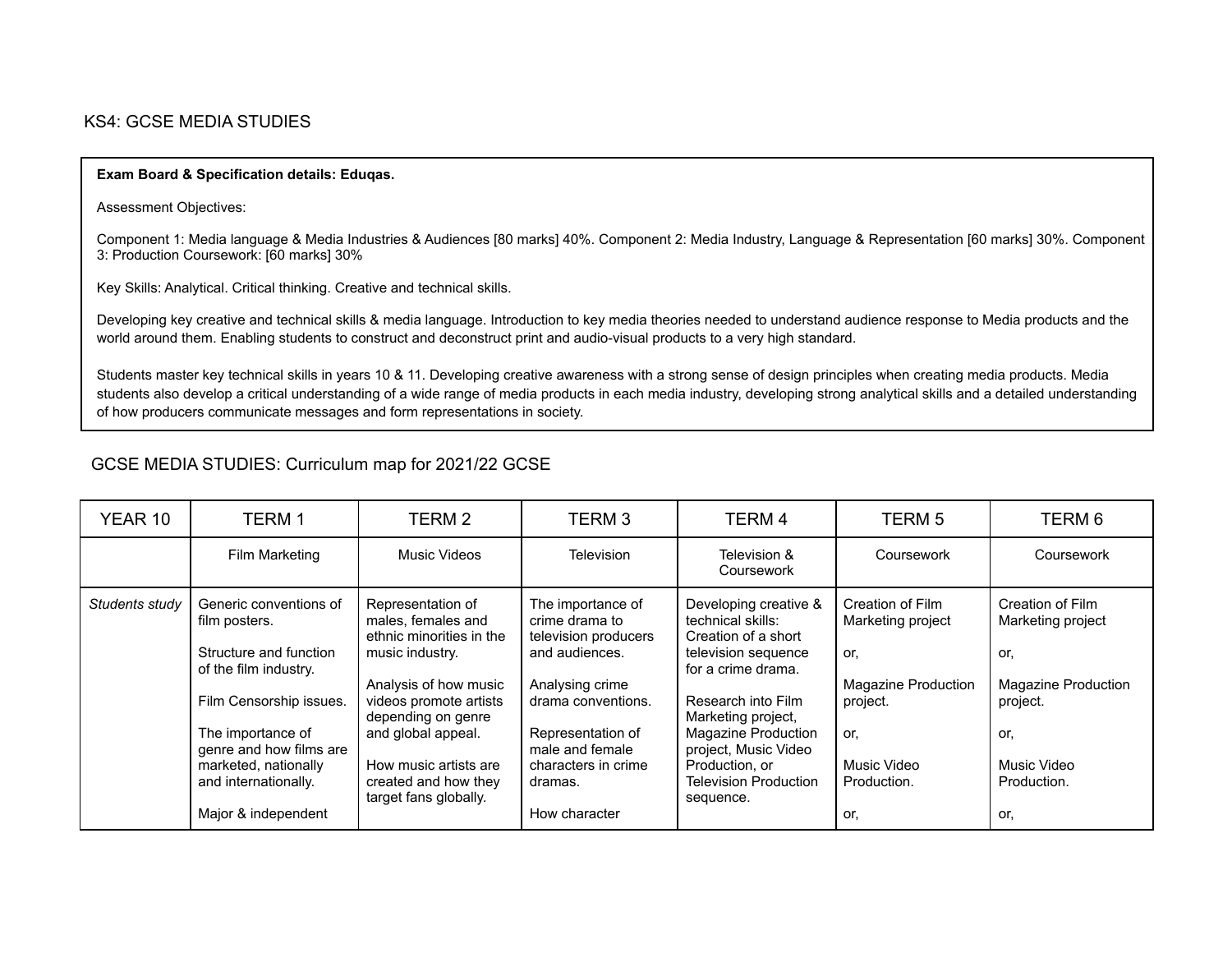|                           | studios and<br>productions.<br>High Concept Films.<br>James Bond Franchise.<br>Analysis of how Film<br>posters raise audience<br>awareness and<br>expectations.<br>Developing creative &<br>technical skills: Creation<br>of film poster & DVD<br>front and back pages. | How music artists are<br>sold and how they<br>communicate and<br>ideology.<br>The importance of<br>fan-based websites to<br>the music industry.<br>The importance of<br>official websites to<br>promote music artists<br>and increase industry<br>profit.<br>Developing creative &<br>technical skills:<br><b>Production of Music</b><br>video, Music website,<br>music magazine cover. | reflections location<br>and setting in crime<br>dramas.<br>Understanding and<br>identifying Proppian<br>Character functions in<br>television crime<br>drama.<br>Understanding<br>Todorov's Narrative<br>Theory - Narrative<br>structure.<br>Analysis of crime<br>drama sequence,<br>applying narrative<br>theory.                                 | <b>Statement of Aims</b><br>Report.<br>Planning of Film<br>Marketing project,<br>Magazine Production<br>project, Music Video<br>Production, or<br><b>Television Production</b><br>sequence.                                                          | <b>Television Production</b><br>sequence.                                                                                                                                                                                                     | <b>Television Production</b><br>sequence.<br><b>Component 3:</b><br>Final coursework<br>assessment. 30% of<br>Media Studies GCSE.                                                                                                          |
|---------------------------|-------------------------------------------------------------------------------------------------------------------------------------------------------------------------------------------------------------------------------------------------------------------------|-----------------------------------------------------------------------------------------------------------------------------------------------------------------------------------------------------------------------------------------------------------------------------------------------------------------------------------------------------------------------------------------|---------------------------------------------------------------------------------------------------------------------------------------------------------------------------------------------------------------------------------------------------------------------------------------------------------------------------------------------------|------------------------------------------------------------------------------------------------------------------------------------------------------------------------------------------------------------------------------------------------------|-----------------------------------------------------------------------------------------------------------------------------------------------------------------------------------------------------------------------------------------------|--------------------------------------------------------------------------------------------------------------------------------------------------------------------------------------------------------------------------------------------|
| Students learn<br>how to: | Analyse Film Marketing<br>products to a high level<br>by using appropriate<br>media language and<br>theoretical perspectives.<br><b>Create Film Marketing</b><br>products using editing<br>software programmes.                                                         | Analyse moving<br>imagery and<br>understand the use of<br>camera and<br>mise-en-scene in<br>music videos.<br>Apply appropriate<br>media theory to the<br>music video they study.<br>Answer potential<br>extended exam<br>questions using media<br>terminology and theory.<br>Create music videos<br>and websites, using<br>appropriate software.                                        | Identify narrative<br>techniques and<br>structures relevant to<br>television production.<br>Analyse camera,<br>sound, editing and<br>mise-en-scene in<br>chosen television<br>sequences.<br>Recognise how<br>representations in<br>television subvert or<br>enforce stereotypes.<br>Apply narrative theory<br>when analysing<br>Television drama. | Develop research<br>skills and effectively<br>apply these to their<br>work.<br>Plan effectively for<br>each coursework brief<br>to be undertaken.<br>Write a Statement of<br>Aims.<br>Create a storyboard<br>and plan a shot list<br>and floor plan. | Create a high quality<br>print or audio-visual<br>production, using<br>original photography<br>or camerawork.<br>Edit print material<br>using Photoshop, or,<br>Edit a 3 minute<br>audio-visual<br>sequence using<br>PremierePro<br>software. | Create a high quality<br>print or audio-visual<br>production, using<br>original photography or<br>camerawork.<br>Edit print material using<br>Photoshop, or,<br>Edit a 3 minute<br>audio-visual sequence<br>using PremierePro<br>software. |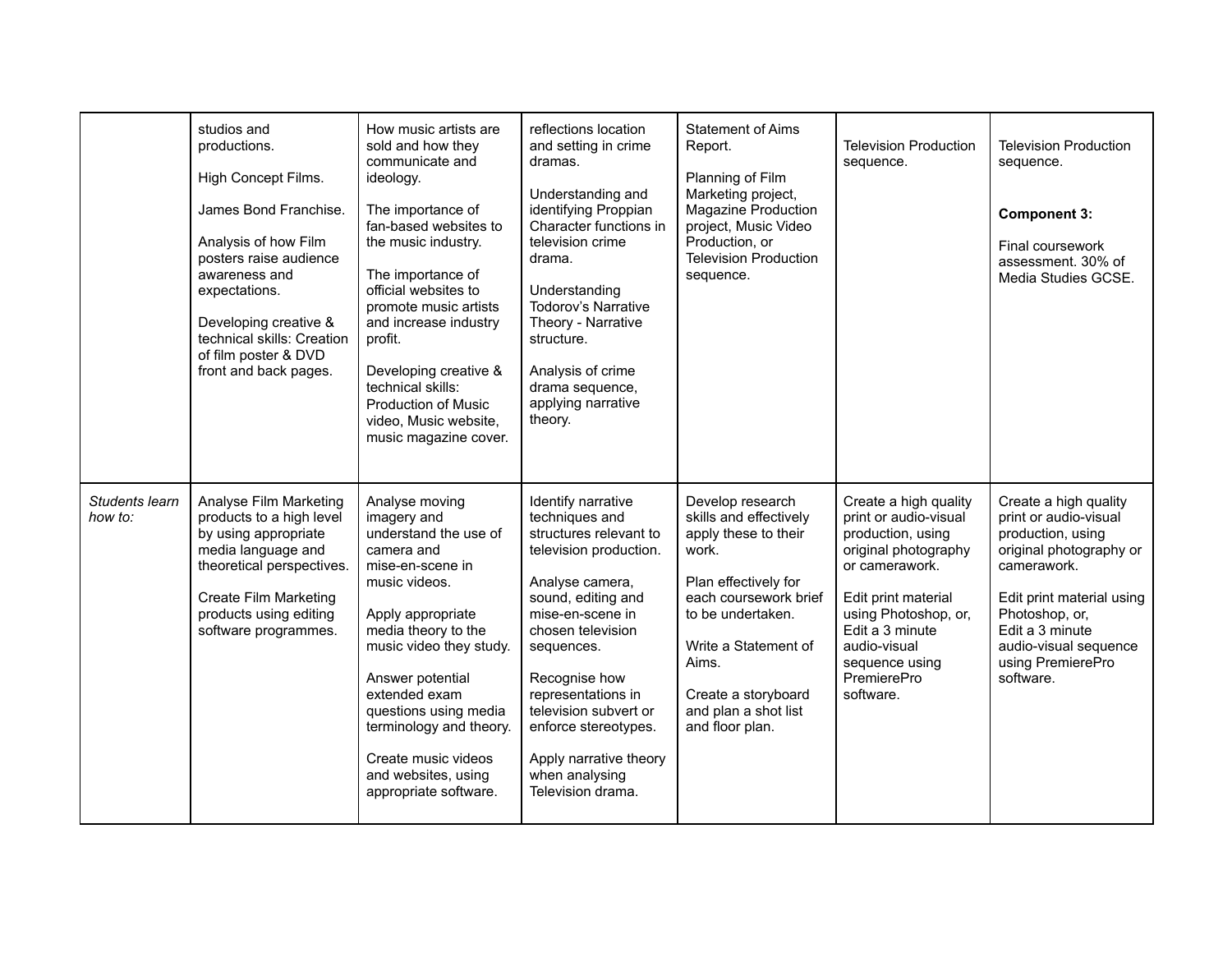ASSESSMENT: Component 3: Coursework consisting of 30% GCSE Module assessment: Students are assessed on their use of key media language and application of theory when analysing key media products.

| Year 11                   | TERM 1                                                                                                                                                                                                                        | TERM 2                                                                                                                                                                                                                                                        | TERM <sub>3</sub>                                                                                                                                                                                                       | TERM 4                                                                                                                                                                                                                                                                              | <b>TERM 5</b>                                                                                                                                                                                                                                                                           | TERM 6                                                                                                                                                                                                                          |
|---------------------------|-------------------------------------------------------------------------------------------------------------------------------------------------------------------------------------------------------------------------------|---------------------------------------------------------------------------------------------------------------------------------------------------------------------------------------------------------------------------------------------------------------|-------------------------------------------------------------------------------------------------------------------------------------------------------------------------------------------------------------------------|-------------------------------------------------------------------------------------------------------------------------------------------------------------------------------------------------------------------------------------------------------------------------------------|-----------------------------------------------------------------------------------------------------------------------------------------------------------------------------------------------------------------------------------------------------------------------------------------|---------------------------------------------------------------------------------------------------------------------------------------------------------------------------------------------------------------------------------|
|                           | Magazines                                                                                                                                                                                                                     | News & Newspapers                                                                                                                                                                                                                                             | <b>Print Advertising</b>                                                                                                                                                                                                | Radio & Video Games                                                                                                                                                                                                                                                                 | Revision                                                                                                                                                                                                                                                                                | Revision                                                                                                                                                                                                                        |
| Students study            | Magazine Industry.<br>Magazine genre<br>convention recap.<br><b>Uses &amp; Gratification</b><br>Theory.<br>Audience<br>Demographics.<br>Male representation in<br>GQ magazine.<br>Female Representation<br>in Pride magazine. | News industry<br>News & newspaper<br>conventions recap.<br>Moral and ethical<br>values in journalism.<br>Audience positioning.<br>Ideological values and<br>issues in the Sun<br>Newspaper.<br>Ideological values and<br>issues in the Guardian<br>newspaper. | Audience Demographics<br>& Psychographics.<br>Maslow's Theory.<br>Research and analysis of<br>historical advert: Quality<br>Street.<br>Research and analysis of<br>contemporary advertising<br>campaign: This Girl Can. | <b>OFCOM</b><br>Historical context of<br>the Archers<br>Audience positioning<br>and targeting.<br>The importance of the<br>Archers to the BBC<br>and to audiences.<br>Video Game industry.<br>Video Game<br>censorship &<br>regulation. PEGI.<br>Video Game<br>Promotion: Fortnite. | <b>Revision sessions</b><br>in preparation for<br>Exam:<br><b>Component 1</b><br>Magazines.<br>Film Marketing<br>Newspapers<br><b>Print Advertising</b><br>Radio<br>Video Games<br>Exam:<br><b>Component 2</b><br><b>Television Crime</b><br>Drama<br>Music Videos &<br>Music Websites. | <b>Exam: Component 1</b><br>Magazines.<br>Film Marketing<br>Newspapers<br><b>Print Advertising</b><br>Radio<br>Video Games<br><b>Exam: Component 2</b><br><b>Television Crime</b><br>Drama<br>Music Videos &<br>Music Websites. |
| Students learn<br>how to: | Identify and analyse<br>gender stereotypes in<br>magazines.                                                                                                                                                                   | Compare different<br>ideological values in<br>chosen newspapers<br>and analyse how these                                                                                                                                                                      | Analyse the techniques<br>used by ad agencies to<br>target specific<br>audiences.                                                                                                                                       | Radio is and has been<br>used to communicate<br>different messages<br>depending on the                                                                                                                                                                                              | Revise effectively.<br>Answer potential<br>exam questions                                                                                                                                                                                                                               |                                                                                                                                                                                                                                 |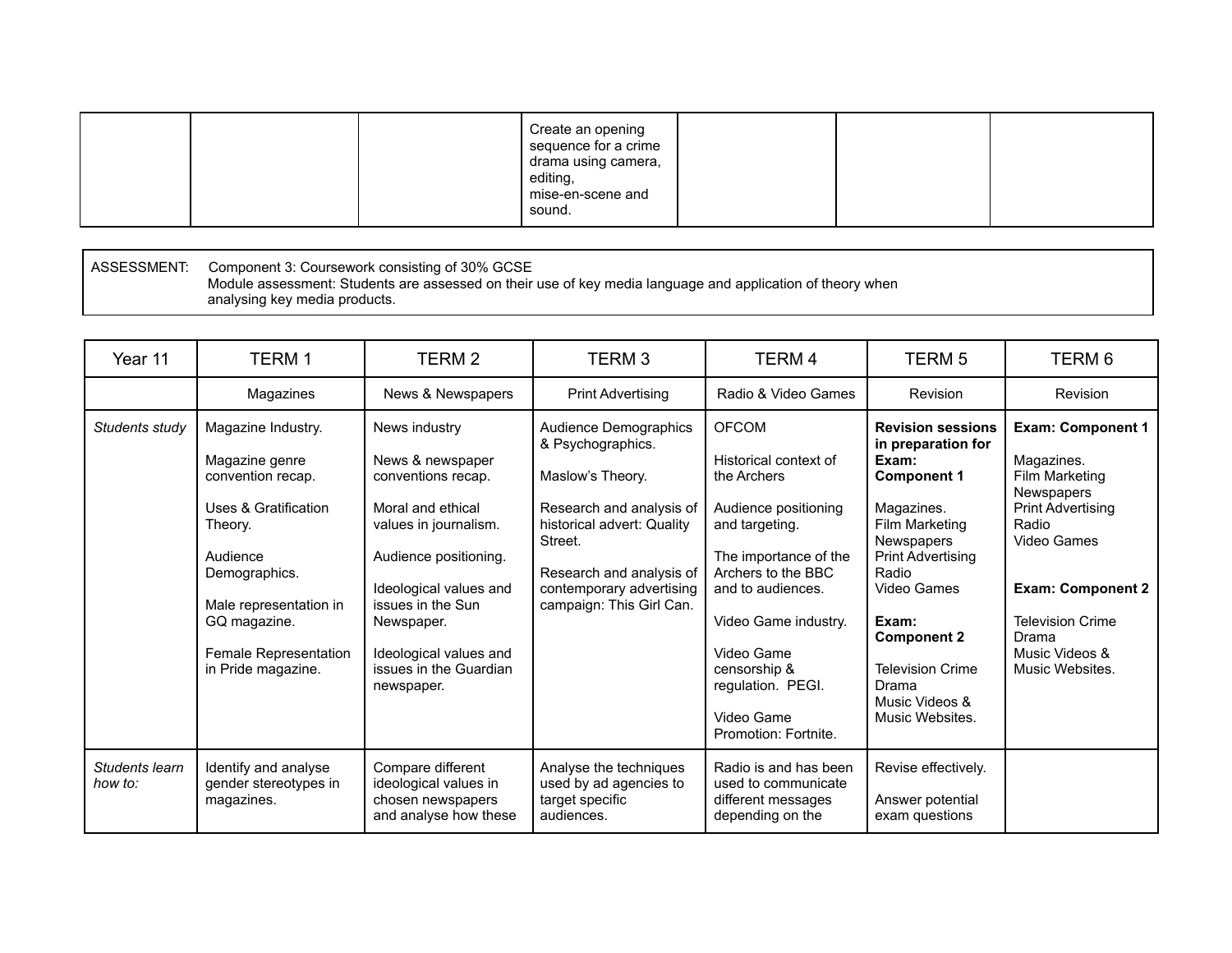| Evaluate issues in the<br>and interest.<br>significance of Radio<br>news and assess their<br>as a source of<br>significance to a<br>Analyse chosen<br>communication.<br>advertisements by using<br>changing society.<br>appropriate media<br>Analyse the uses and<br>Identify news values<br>gratification of The<br>terminology.<br>and news conventions<br>Archers for audiences.<br>Explain with confidence<br>in chosen texts.<br>the context behind<br>Analyse the<br>importance of OFCOM<br>selected adverts and<br>understand how context<br>when regulating radio<br>influences audiences.<br>Write a script for a<br>Analyse how lifestyle<br>radio soap opera.<br>choices are reinforced<br>Record a radio play.<br>through advertising.<br>Analyse how video<br>games are marketed<br>and consumed by<br>different global<br>audiences. |  |  |
|----------------------------------------------------------------------------------------------------------------------------------------------------------------------------------------------------------------------------------------------------------------------------------------------------------------------------------------------------------------------------------------------------------------------------------------------------------------------------------------------------------------------------------------------------------------------------------------------------------------------------------------------------------------------------------------------------------------------------------------------------------------------------------------------------------------------------------------------------|--|--|
|----------------------------------------------------------------------------------------------------------------------------------------------------------------------------------------------------------------------------------------------------------------------------------------------------------------------------------------------------------------------------------------------------------------------------------------------------------------------------------------------------------------------------------------------------------------------------------------------------------------------------------------------------------------------------------------------------------------------------------------------------------------------------------------------------------------------------------------------------|--|--|

|  | <b>ASSESSMENT:</b> Exams: Component 1 - Section A - Media Language (Magazines, Newspapers, Film Marketing, Advertising)<br>Section B - Media Industries & Audiences (News, Radio, Video Games)<br>[80 marks] 40% of GCSE |
|--|--------------------------------------------------------------------------------------------------------------------------------------------------------------------------------------------------------------------------|
|  | Component 2 - Section A - Media Industry & Language (Television Crime Drama)<br>Section B - Representation (Music Videos & Websites)<br>[60 marks] 30% of GCSE                                                           |

KS5: GCE A LEVEL MEDIA STUDIES

Exam Board: WJEC/Eduqas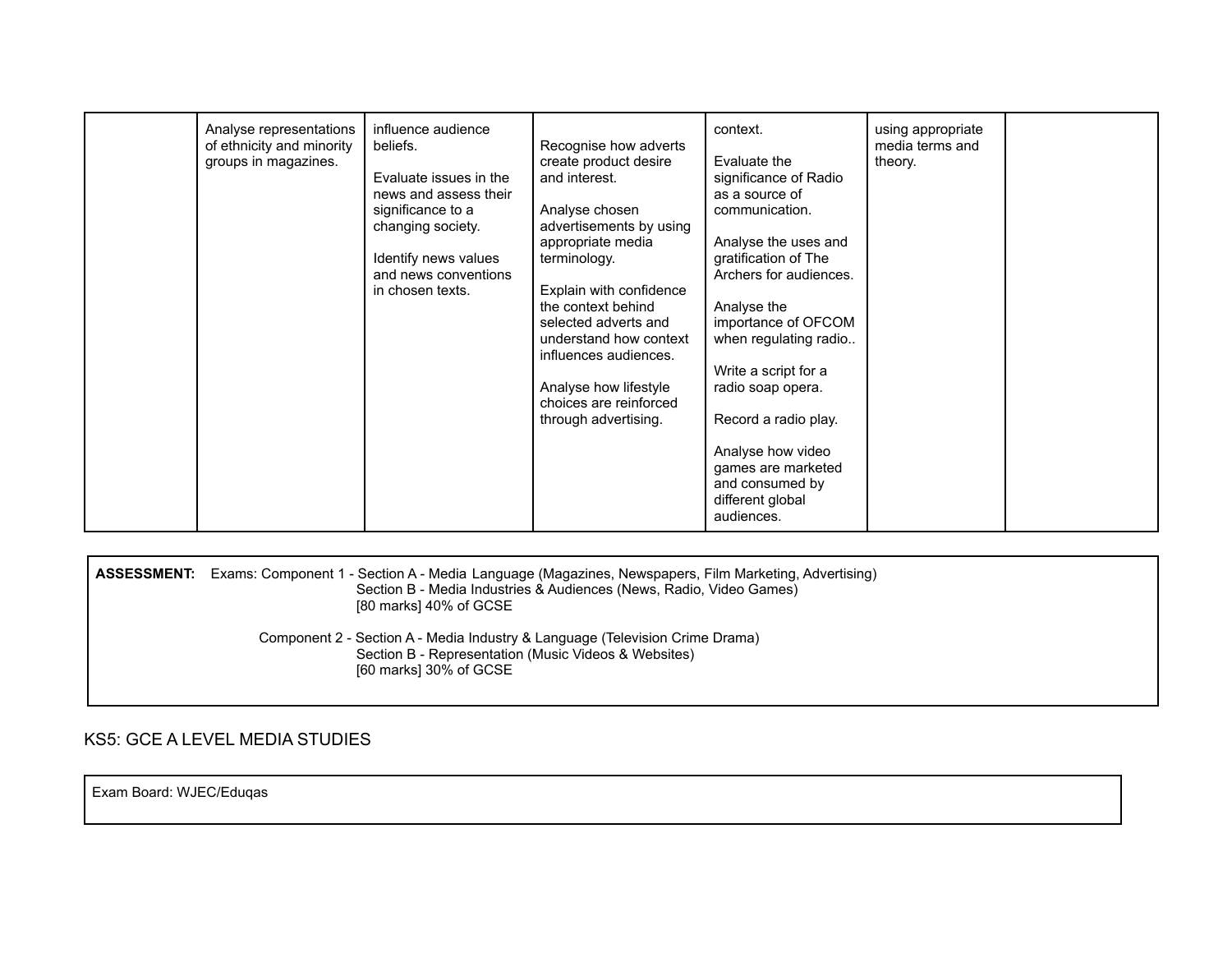## Assessment Objectives:

Component 1: Media language & Media Industries & Audiences [60 marks] 30%. Component 2: Media Industry, Language & Representation [90 marks] 45%. Component 3: Production Coursework: [60 marks] 30%

Key Skills: Students need to develop analytical, critical thinking, creative and technical skills to construct and deconstruct print and audio-visual products to a very high standard. Enabling students to continue into the world of Media and Film Production or into Higher Education. Students will develop a detailed understanding of media language, and learn how to apply key media theories when deconstructing media products.

Developing creative awareness with a strong sense of design principles when creating media products. Media students also develop a critical understanding of a wide range of media products in each media industry, developing strong analytical skills and a detailed understanding of how producers communicate messages and form representations in society.

| YEAR 12        | <b>TERM1</b>                                                                                                                                                                                                                                                                                                                                                                                                                            | TERM 2                                                                                                                                                                                                                                                                                                                               | TERM <sub>3</sub>                                                                                                                                                                                                                                                                                                                                                                 | TERM 4                                                                                                                                                                                                                                                                                                                             | <b>TERM 5</b>                                                                                                                                                                                                                                                                                                                                                     | TERM 6                                                                                                                                                                                                                                                          |
|----------------|-----------------------------------------------------------------------------------------------------------------------------------------------------------------------------------------------------------------------------------------------------------------------------------------------------------------------------------------------------------------------------------------------------------------------------------------|--------------------------------------------------------------------------------------------------------------------------------------------------------------------------------------------------------------------------------------------------------------------------------------------------------------------------------------|-----------------------------------------------------------------------------------------------------------------------------------------------------------------------------------------------------------------------------------------------------------------------------------------------------------------------------------------------------------------------------------|------------------------------------------------------------------------------------------------------------------------------------------------------------------------------------------------------------------------------------------------------------------------------------------------------------------------------------|-------------------------------------------------------------------------------------------------------------------------------------------------------------------------------------------------------------------------------------------------------------------------------------------------------------------------------------------------------------------|-----------------------------------------------------------------------------------------------------------------------------------------------------------------------------------------------------------------------------------------------------------------|
|                | Music Videos                                                                                                                                                                                                                                                                                                                                                                                                                            | Film Marketing                                                                                                                                                                                                                                                                                                                       | Television                                                                                                                                                                                                                                                                                                                                                                        | Coursework                                                                                                                                                                                                                                                                                                                         | Coursework                                                                                                                                                                                                                                                                                                                                                        | Coursework                                                                                                                                                                                                                                                      |
| Students study | Representation of<br>males, females and<br>ethnic minorities in the<br>music industry.<br>Analysis of how music<br>videos promote artists<br>depending on genre<br>and global appeal.<br>How music artists are<br>created and how they<br>target fans globally.<br>How music artists are<br>sold and how they<br>communicate and<br>ideology.<br>The importance of<br>fan-based websites to<br>the music industry.<br>The importance of | Generic conventions of<br>film posters.<br>Structure and function<br>of the film industry.<br>Film Censorship<br>issues.<br>The importance of<br>genre and how films<br>are marketed.<br>nationally and<br>internationally.<br>Major & independent<br>studios and<br>productions.<br>High Concept Films.<br>James Bond<br>Franchise. | The importance of<br>crime drama to<br>television producers<br>and audiences.<br>Analysing crime<br>drama conventions.<br>Representation of<br>male and female<br>characters in crime<br>dramas.<br>How character<br>reflections location<br>and setting in crime<br>dramas.<br>Understanding and<br>identifying Proppian<br>Character functions in<br>television crime<br>drama. | Research into Film<br>Marketing project,<br>Magazine Production<br>project, Music Video<br>Production, or<br><b>Television Production</b><br>sequence.<br><b>Statement of Aims</b><br>Report.<br>Planning of Film<br>Marketing project,<br>Magazine Production<br>project, Music Video<br>Production, or<br>Television Production. | Film Marketing<br>Design and website<br>design for a new film<br>production.<br>or.<br>Magazine Production<br>Design and Magazine<br>online website design.<br>or.<br>Music Video<br><b>Production and Music</b><br>website creation to<br>promote an artist in a<br>chosen genre.<br>or.<br><b>Television Production</b><br>sequence and<br>website design for a | Creation of Film<br>Marketing project<br>or.<br>Magazine Production<br>project.<br>or.<br>Music Video<br>Production.<br>or.<br><b>Television Production</b><br>sequence.<br><b>Component 3:</b><br>Final coursework<br>assessment, 30% of<br>Media Studies GCE. |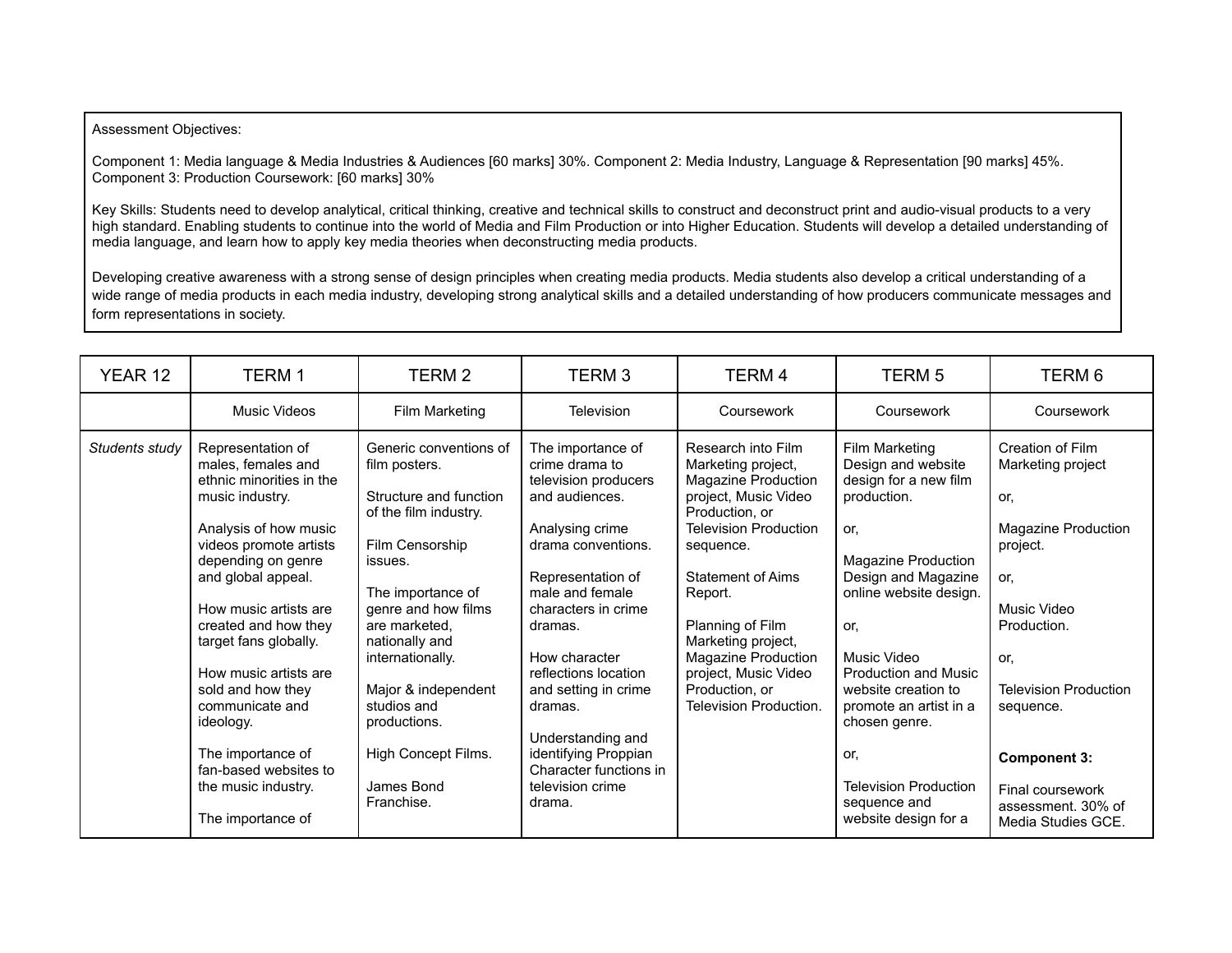|                           | official websites to<br>promote music artists<br>and increase industry<br>profit.<br>Developing creative &<br>technical skills:<br>Production of Music<br>video, Music website,<br>music magazine cover. | Analysis of how Film<br>posters raise audience<br>awareness and<br>expectations.<br>Developing creative &<br>technical skills:<br>Creation of film poster<br>& DVD front and back<br>pages.                                                                                                                                                                                                  | Understanding<br><b>Todorov's Narrative</b><br>Theory - Narrative<br>structure.<br>Analysis of crime<br>drama sequence,<br>applying narrative<br>theory.                                                                                                                                                                                                      |                                                                                                                                                                                                                                                                                                  | television programme.                                                                                                                                           |                                                                                                                                                                                                                                                                          |
|---------------------------|----------------------------------------------------------------------------------------------------------------------------------------------------------------------------------------------------------|----------------------------------------------------------------------------------------------------------------------------------------------------------------------------------------------------------------------------------------------------------------------------------------------------------------------------------------------------------------------------------------------|---------------------------------------------------------------------------------------------------------------------------------------------------------------------------------------------------------------------------------------------------------------------------------------------------------------------------------------------------------------|--------------------------------------------------------------------------------------------------------------------------------------------------------------------------------------------------------------------------------------------------------------------------------------------------|-----------------------------------------------------------------------------------------------------------------------------------------------------------------|--------------------------------------------------------------------------------------------------------------------------------------------------------------------------------------------------------------------------------------------------------------------------|
| Students learn<br>how to: | Analyse<br>representational issues<br>within the chosen Music<br>video texts.<br>Analyse unseen<br>audio-visual sequences<br>using media language<br>and theory.                                         | Assess the difference<br>between independent<br>film and major film<br>industry structures.<br>Compare and<br>understand the<br>differences between<br>marketing strategies<br>within the U.S. the U.K<br>and European films.<br>Analyse how films are<br>marketed using<br>technical and audio<br>codes.<br>Evaluate the use of<br>genre and apply<br>relevant theory in their<br>response. | Analyse the different<br>television industries.<br>Analyse the positive<br>and negative<br>influences of<br>international and<br>national<br>cross-productions.<br>Identify how cultural<br>differences are<br>expressed through<br>narrative form in the<br>chosen texts.<br>Analyse how<br>television crime<br>drama reflects issues<br>in today's society. | Plan a short television<br>sequence.<br>Create a detailed<br>screenplay for an<br>opening sequence of<br>a television drama.<br>Structure a floor plan<br>outlining camera<br>movement and<br>mise-en-scene.<br>Organise and film<br>entire sequences for a<br>an opening crime<br>drama series. | Organise and film<br>entire sequences for<br>an opening crime<br>drama series.<br>Edit a television<br>drama sequence<br>using PremierePro<br>editing software. | Organise and film<br>entire sequences for an<br>opening crime drama<br>series.<br>Edit a television drama<br>sequence using<br>PremierePro editing<br>software.<br>Apply sound design to<br>enhance the emotional<br>impact of the scene<br>and create wider<br>meaning. |

ASSESSMENT: Component 3: Coursework consisting of 30% GCE Module assessment: Students are assessed on their use of key media language and application of theory when analysing key media products.

| Year 13 | <b>TERM</b> | TERM 2            | TERM 3        | TERM 4 | TERM 5          | TERM 6   |
|---------|-------------|-------------------|---------------|--------|-----------------|----------|
|         | Magazines   | News & Newspapers | Video Games & | Radio  | <b>Revision</b> | Revision |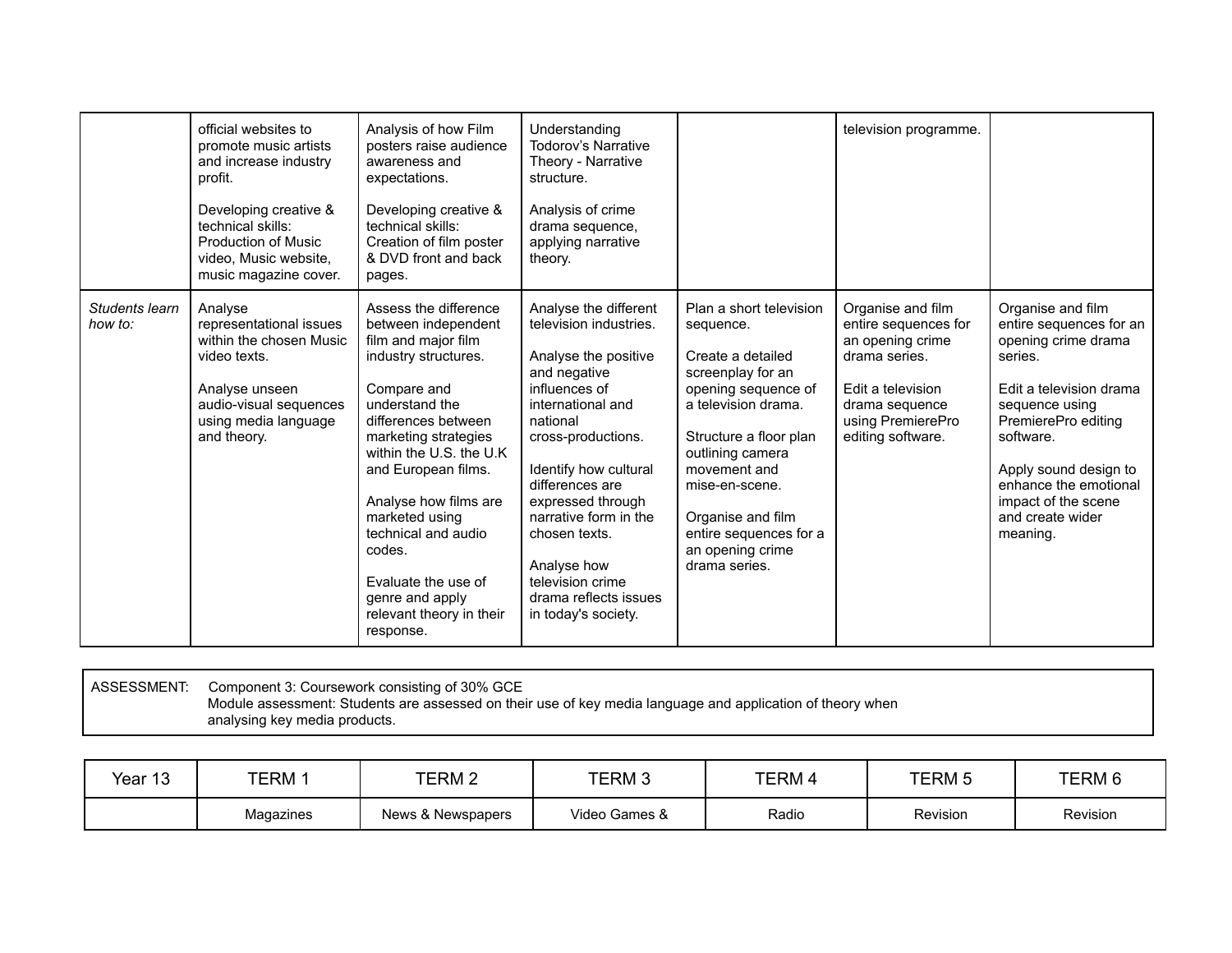|                           | & Online Media                                                                                                                                                                                                                                                                                                                                                                          |                                                                                                                                                                                                                                                                                                | Advertising                                                                                                                                                                                                                                                                                                                        |                                                                                                                                                                                                                                                      |                                                                                                                                                                                                                                                                 |                                                                                                                                                                                                                                                                                |
|---------------------------|-----------------------------------------------------------------------------------------------------------------------------------------------------------------------------------------------------------------------------------------------------------------------------------------------------------------------------------------------------------------------------------------|------------------------------------------------------------------------------------------------------------------------------------------------------------------------------------------------------------------------------------------------------------------------------------------------|------------------------------------------------------------------------------------------------------------------------------------------------------------------------------------------------------------------------------------------------------------------------------------------------------------------------------------|------------------------------------------------------------------------------------------------------------------------------------------------------------------------------------------------------------------------------------------------------|-----------------------------------------------------------------------------------------------------------------------------------------------------------------------------------------------------------------------------------------------------------------|--------------------------------------------------------------------------------------------------------------------------------------------------------------------------------------------------------------------------------------------------------------------------------|
| Students study            | Magazine Industry.<br>Application of<br><b>Representation Theory</b><br>Gender Identity in<br>Magazines.<br>Representation of<br>gender & ethnicity.<br><b>Historical magazines</b><br>and their context.<br>Analysis of gender<br>identity and<br>stereotyping in Woman<br>Magazine (1964)<br>Analysing ideological<br>values within the<br>contemporary niche<br>magazine: Adbusters. | News industry<br>News & newspaper<br>conventions recap.<br>Moral and ethical values<br>in journalism.<br>Audience positioning.<br>Analysis of ideological<br>values and issues in the<br>Daily Mirror Newspaper.<br>Analysis of ideological<br>values and issues in the<br>Guardian newspaper. | Audience Demographics<br>& Psychographics.<br>Representational values<br>in Tide advertising<br>campaign.<br>Research and analysis<br>of historical advert: Tide.<br>Analysis of TV<br>advertising and<br>application of<br>appropriate theory.<br>Research and analysis<br>of contemporary<br>advertising campaign:<br>Water Aid. | <b>OFCOM</b><br>The importance of<br>radio to the BBC and<br>to audiences.<br>Historical context of<br>Woman's Hour<br>Audience positioning<br>and targeting.<br>Analysis of chosen<br>texts and the<br>representational issues<br>of gender within. | <b>Exam: Component</b><br>1<br>Film Marketing<br>News & Newspapers<br>Advertising<br>Radio<br>Video Games<br><b>Music Videos</b><br><b>Exam: Component</b><br>$\mathbf{2}$<br><b>Television Crime</b><br>Drama<br>Magazines.<br>Online Media                    | <b>Exam: Component</b><br>1<br>Film Marketing<br>News & Newspapers<br>Advertising<br>Radio<br>Video Games<br><b>Music Videos</b><br><b>Exam: Component</b><br>2<br><b>Television Crime</b><br>Drama<br>Magazines.<br>Online Media                                              |
| Students learn<br>how to: | Analyse the chosen<br>texts by using detailed<br>media language and<br>applying extensive<br>theoretical<br>assessment.<br>Formulate and develop<br>ideas when<br>deconstructing media<br>texts based on<br>theoretical discussion<br>and analysis.                                                                                                                                     | Analyse the chosen texts<br>by using detailed media<br>language and applying<br>extensive theoretical<br>assessment.<br>Formulate and develop<br>ideas when<br>deconstructing media<br>texts based on<br>theoretical discussion<br>and analysis.                                               | Analyse the chosen texts<br>by using detailed media<br>language and applying<br>extensive theoretical<br>assessment.<br>Formulate and develop<br>ideas when<br>deconstructing media<br>texts based on<br>theoretical discussion<br>and analysis.                                                                                   | Analyse the chosen<br>texts by using detailed<br>media language and<br>applying extensive<br>theoretical<br>assessment.<br>Formulate and develop<br>ideas when<br>deconstructing media<br>texts based on<br>theoretical discussion<br>and analysis.  | Use effective<br>revision techniques<br>focused on<br>answering potential<br>questions in<br>Components 1 & 2.<br>Develop essay<br>writing skills to a<br>high level of<br>analytical<br>understanding.<br>Write a<br>well-structured and<br>detail essay under | Use effective revision<br>techniques focused<br>on answering<br>potential questions in<br>Components 1 & 2.<br>Develop essay<br>writing skills to a high<br>level of analytical<br>understanding.<br>Write a<br>well-structured and<br>detail essay under<br>timed conditions. |